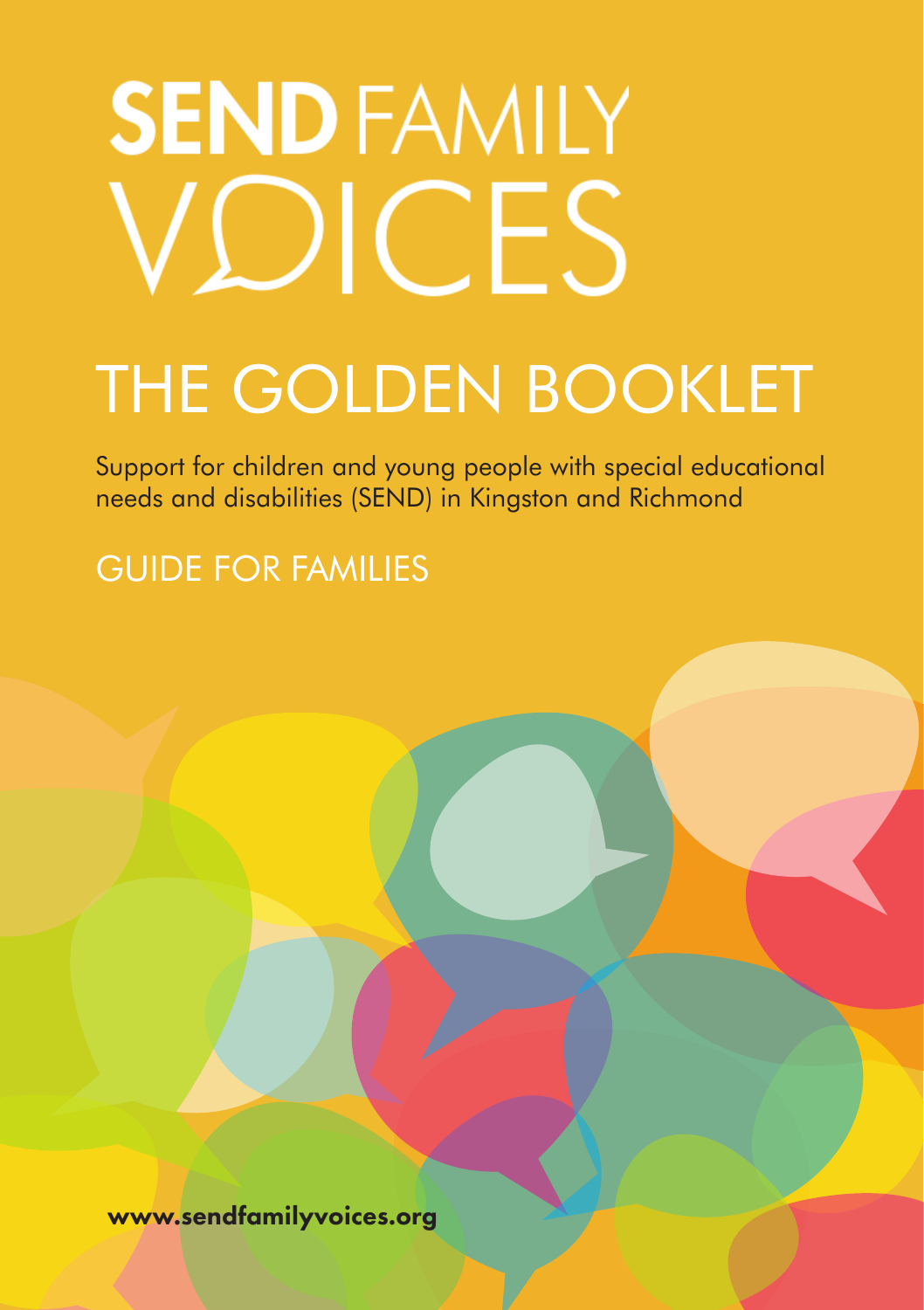#### IN THE BEGINNING

On September 1st 2014, a new act of Parliament came into effect. This was *the Children and Families Act 2014*, which set in stone the biggest changes to the laws governing special educational needs and disabilities (SEND) for 30 years.

This Act places the child or young person at the centre of all decisions about their support; giving families equal voice and equal partnership with the statutory services.



Education, Health & Care Plans (EHC Plans) replace Statements of SEN (special educational needs) and can support children from the ages of 0 to 25. As the name suggests, an EHC plan identifies education, health and social care needs and sets out the additional support needed to meet those needs. Where educational need is the primary need, the intention is to have just one plan.

These new laws are known as the 'SEND Reforms'.

## THE GOLDEN BINDER AND THE GOLDEN BOOKLET

In response to many queries about EHC Plans and other aspects of the SEND reforms, SEND Family Voices worked with Achieving for Children (AfC), health, social care services and schools to publish detailed guidance, nicknamed 'The Golden Binder'.

The intention is for the Golden Binder to provide detailed, accurate and consistent information to families, AfC and other professionals. The complete Golden Binder can be read on-line via the Local Offer website. Printed copies have been distributed to schools, other educational settings and professionals in Richmond and Kingston. Up to date, electronic versions of the forms relating to EHCPs, Annual Review and SEN support should be accessed via the Golden Binder pages on the Local Offer.

This is the Golden Booklet which provides a quick overview of the guidance, based on the key chapters of the Golden Binder.

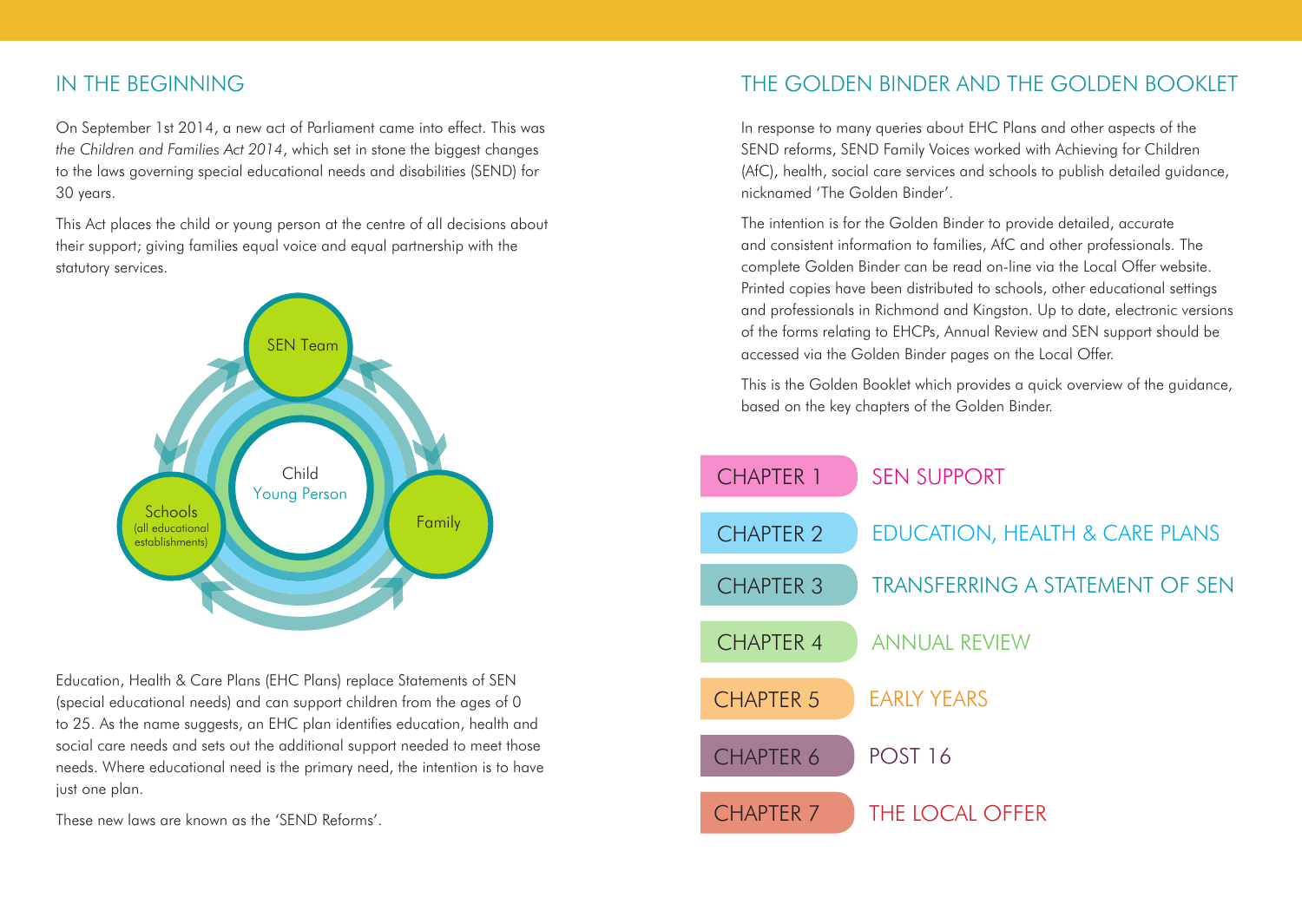#### SEN SUPPORT

SEN Support is a graduated approach to providing additional support and resources to children and young people who need more than tailored teaching methods (known as 'quality first teaching'). The school or college receives additional funding for the SEN Support they provide to children and young people. Special Education Needs are not just about learning and understanding, they can also be around communication and interaction, social, emotional and mental health or sensory and physical needs.

#### SEN Support must be based on a 4-part cycle and must involve the parents, child or young person at all stages.

- ASSESS The school or college will assess the needs of the child or young person.
- PLAN The school or college then write a plan (the views of the family or young persons **must** be included).
- DO The plan is then actioned and progress monitored.
- REVIEW The plan is reviewed (at least 3 times per year) to determine how effective the support has been. Depending on progress, the plan may be changed, continued or ceased.

A SEN Support plan should contain details of the child's needs, define outcomes or targets that the child is working towards and specify the provision or support the school is putting in place. Schools are free to record this information in many different ways. Provision may be extra equipment (e.g. sensory toys), advice from professionals (e.g. speech and language therapist), it may be small group work (e.g. handwriting classes) or some support during the school day (e.g. at play or lunch time). The provision should help the child to work towards the agreed outcomes.

If, during a review, the extra support does not appear to be helping the child to progress, a different type of provision should be discussed and planned. The progress towards outcomes should always be documented in the SEN Support plan.

For children who have more complex needs, the Assess, Plan, Do, Review process may illustrate a need for further support in the form of an EHC Plan. The evidence in the SEN support plan is an important document for the EHC needs assessment.

The law also requires that educational settings make 'reasonable adjustments' so that children with SEND are not disadvantaged. More information on this as well as a short film can also be accessed from the Local Offer.

## Who does what in SEN Support?

#### EDUCATIONAL SETTING

- Monitor progress to identify children who may have Special Educational Needs.
- Write the child/young person's SEN Support plan.
- Put in place the support.
- Review the support plan every term, involving child/young person and parents.
- Involve professionals in the process.

## PARENTS AND CARERS

- Discuss any concerns about the child's progress with the educational setting.
- Make sure the SENCo knows about any other professionals who support your child.
- Review your child's SEN Support plan and understand your role in it.
- Attend review meetings / phone calls.

## PROFESSIONALS

- Provide advice and guidance to teachers and SENCos around needs, outcomes and provision.
- Provide training and resources to schools on implementing support for children with SEN Support.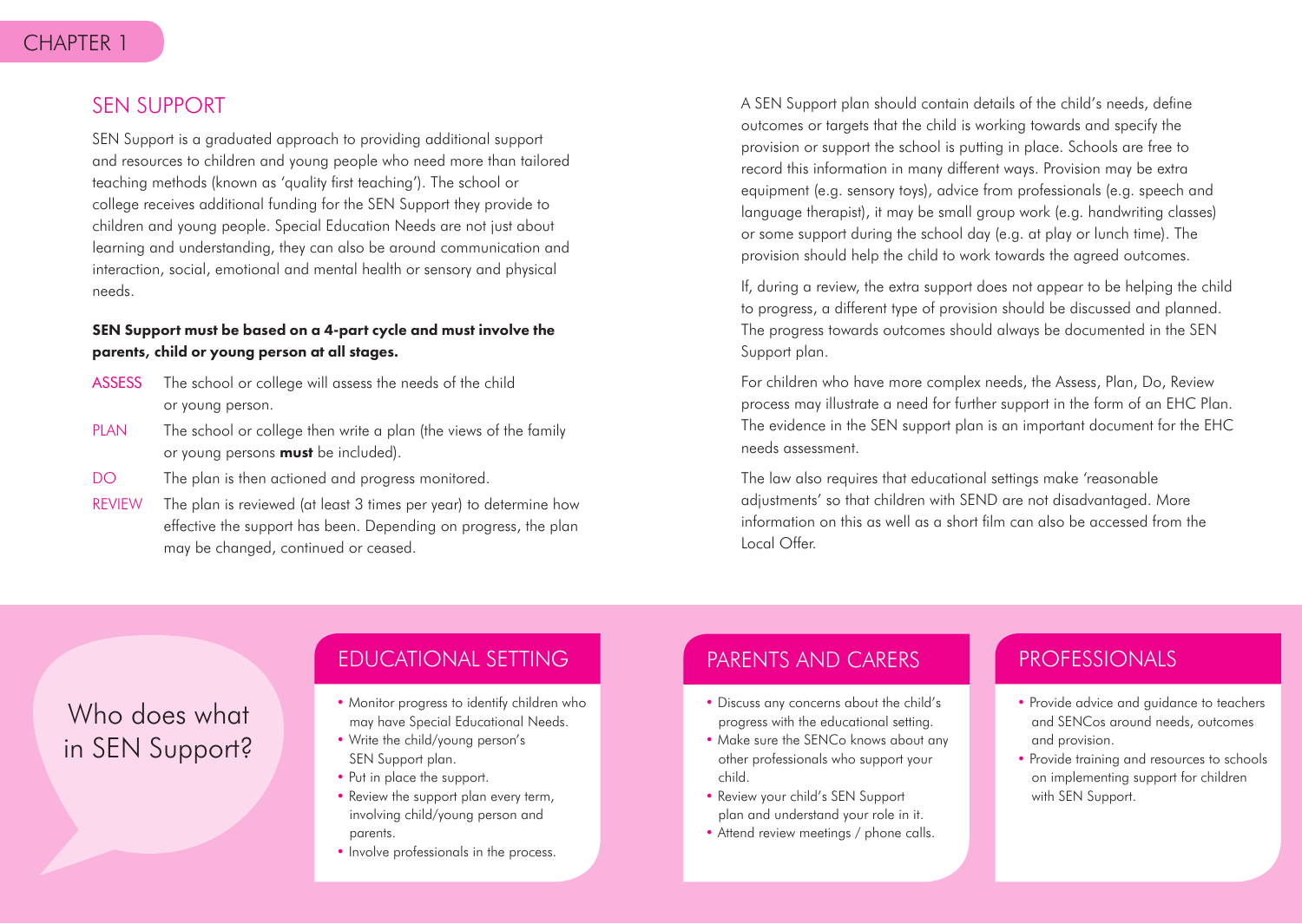## EDUCATION, HEALTH & CARE PLANS (EHC PLANS)

#### A plan detailing support and provision for children and young people who need more than can be provided through SEN Support.

An EHC Plan is a legal document, which sets out a description of a child or young person's needs (what he or she can and cannot do) and what support or services will be provided by education, health and/or social care to meet those needs.

The aspirations (hopes and ambitions) of the child or young person are the basis for the plan which must contain detailed outcomes that link to those aspirations. The EHC plan must also describe their needs and what the provision for those needs will be. The EHC Plan contains the name of the school or other educational setting and, if requested, may detail a personal budget. You can have an EHC Plan up to the age of 25 providing you are in education or training.

A really good EHC Plan will contain a 'Golden Thread' that links aspirations (hopes and ambitions) to needs, provision and outcomes.



## EDUCATIONAL SETTING

- Discuss the need for an EHC Plan with the family and complete the EHC Needs Assessment Request form. This often happens at a multi-agency meeting, attended by involved professionals.
- Support the family with completing the forms (Section A and 'outcomes').
- Schedule the 'Assessment Summary Review'; the meeting where everyone involved reviews the draft of the document.

## Who does what for an EHC Plan?

## PARENTS AND CARERS

- Review and contribute to EHC Needs Assessment request paperwork. (Parents or a young person may also submit their own).
- Provide supporting evidence from professionals for needs assessment.
- Help the child or young person to complete Section A (contribute to defining 'outcomes').
- Attend the 'Assessment Summary Review' meeting to review draft of the document.
- Name preferred educational placement.

## AfC'S SEN TEAM

- Review the request for a EHC Needs Assessment and decide whether to proceed or not.
- Conduct the EHC Needs Assessment, asking for input and advice from a range of professionals and the family and child or young person.
- Draft the Assessment Summary.
- Following the 'Assessment Summary Review' meeting, decide whether to issue the plan and then finalise it.

- Wherever possible attend the review meeting where an EHC Needs Assessment request is being discussed.
- Provide professional advice in written format relating to needs, outcomes and provision.
- Review the draft document (if possible attend the 'Assessment Summary Review' meeting).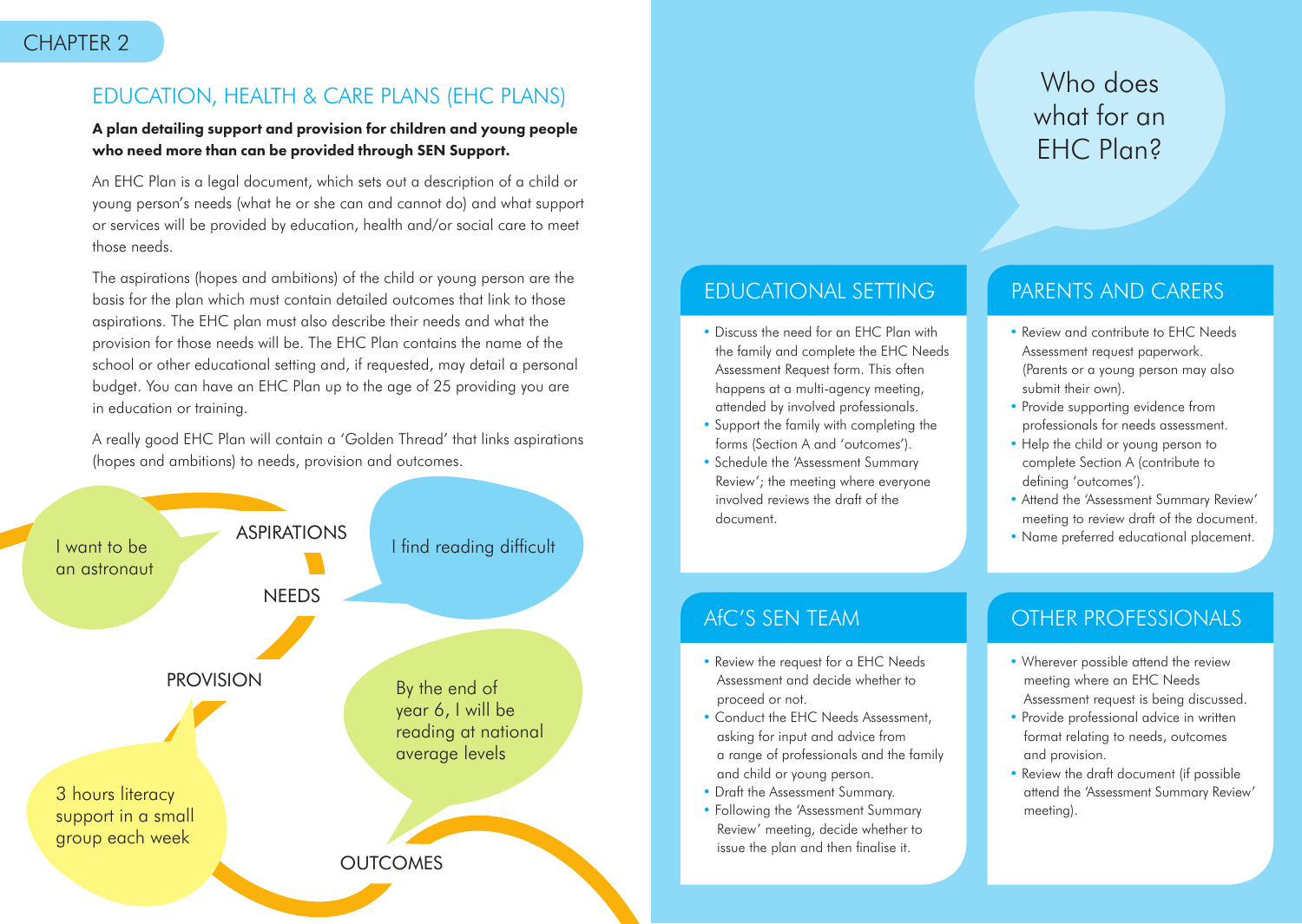#### CHAPTER 3

## TRANSFERRING A STATEMENT OF SEN TO AN FHC PLAN

#### For children who have an existing 'Statement' this is the process of transferring their support to an Education, Health and Care Plan.

The Local Authority (Achieving for Children) has a duty to transfer every child who currently has a statement of special educational needs to an EHC Plan. It is expected that those who have a Statement and would have continued to have one under the old system will be transferred to an EHC Plan. No child or young person should lose support because the system has changed.

The SEN Team at Achieving for Children will trigger the transfer review process based on an agreed timetable.

The SEN Team will use input from the statement, from the family and young person and updated guidance from professionals. Updated guidance should be requested unless there is explicit agreement from the family, professionals and Local Authority that no new reports are required to draft an EHC Plan.

Once a draft of the plan exists, a review meeting should be held prior to agreeing and issuing the plan.

## Who does what in transferring a Statement of SEN to an EHC Plan?

## EDUCATIONAL SETTING

- Hold Annual Review and invite involved professionals and family to provide reports / discuss 'outcomes'.
- Submit Annual Review paperwork to SEN team.
- Support the family with completing the forms (Section A).

#### PARENTS AND CARERS

- Review Statement and request updated guidance as required.
- Help the child or young person to complete Section A. Contribute to defining 'outcomes'.
- Request review meeting if wanted
- Attend meeting to review draft plan, if requested.
- Nominate / confirm preferred educational placement.

The Golden Binder chapter 4 describes getting an EHC Plan in full and has an easy to follow 8 step guide to the twenty week process. In chapter 6 the way to transfer a Statement of SEN to EHC Plan is documented.





## AfC'S SEN TEAM

- Initiate the transfer process once the Annual Review paperwork is received.
- Contact the family to discuss the transfer review process and professional advice needed.
- Request any additional advice.
- Draft the EHC Plan based on the advice received.
- Issue the draft plan and arrange a review meeting if requested by the family.
- Finalise and issue the EHC Plan.

- Wherever possible attend the 'Annual Review' meeting prior to transfer.
- Provide professional advice in written format relating to needs, outcomes and provision.
- Review draft EHC Plan if possible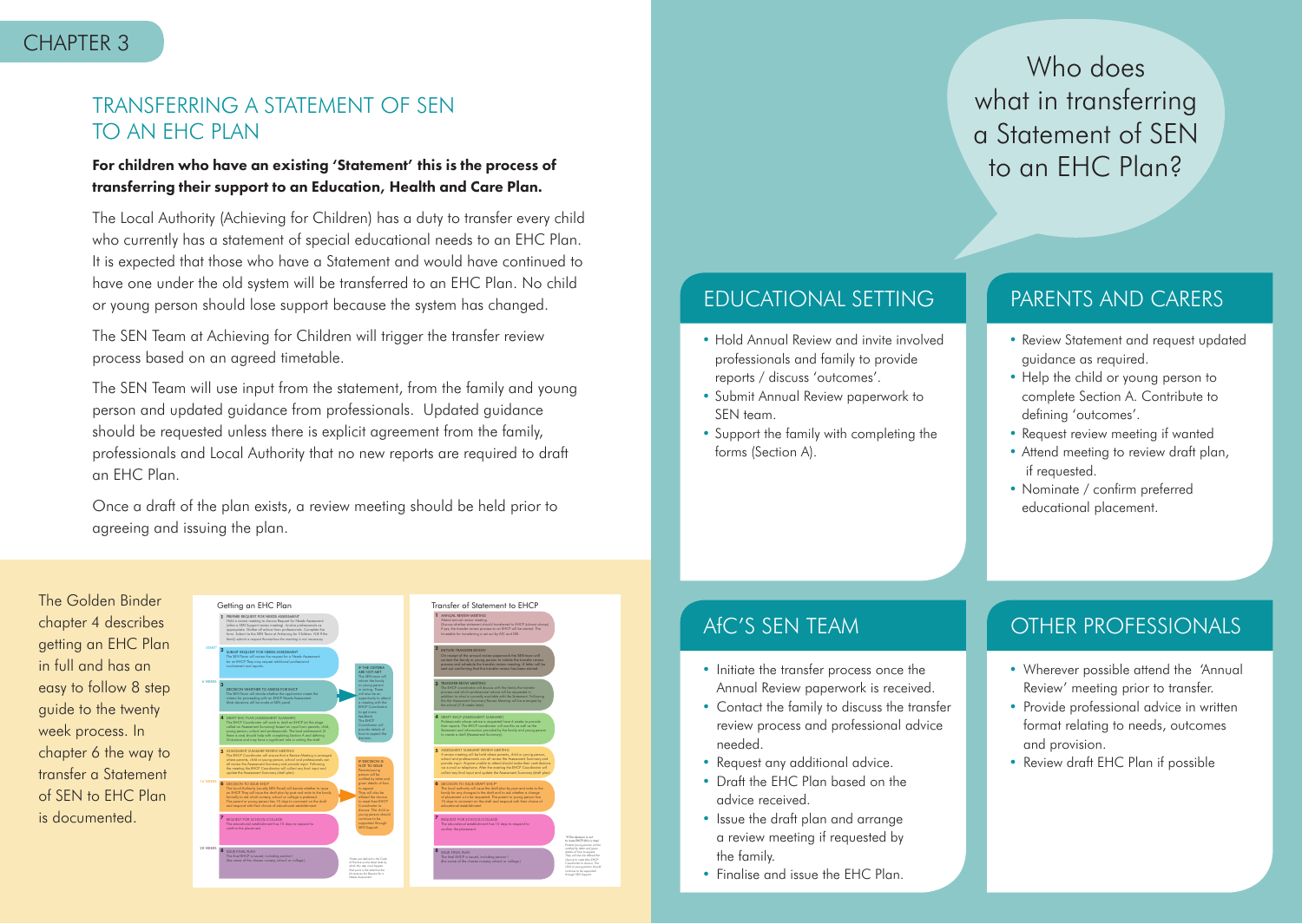#### ANNUAL REVIEW

#### This is a formal review of progress against targets and outcomes and a chance to revisit and reassess needs and the provision of support.

For every child or young person with an EHC Plan a review of the plan must take place at least every 12 months (every 6 months for a child under 5). For young people from year 10 and above, the Annual Review should focus on the 'preparing for adulthood' categories for needs, provision and outcomes. (See the Golden Binder for more information.)

The SENCo is responsible for organising the Annual Review. The family must be given at least 2 weeks notice and may ask for the date to be moved if it is not convenient. It is good practice to give around 6-8 weeks notice of the meeting as this means that professionals have sufficient time to prepare their reports and for the SENCo to circulate them before the Annual Review meeting.

Prior to the Annual Review meeting, the child or young person, the family, the educational setting and involved professionals will be asked by the SENCo to submit a report describing progress against outcomes and any changes in needs, provision or outcomes that they think necessary. The family and young person may choose to do this in a non-written format – a video for example. These reports should be reviewed at the meeting and any significant changes needed to the EHC Plan documented. The review meeting itself should be focussed around the child or young person.

Following the meeting the SENCo should document the meeting on the required form and send this along with any reports to the SEN team at AfC. AfC will review the paperwork and decide whether the EHC Plan should continue (the majority of cases) and whether it needs to be updated. They must send the updated version of the plan and the decision to maintain (or cease) the plan within 4 weeks of the review meeting.

## Who does what in the Annual Review?

## EDUCATIONAL SETTING

- Organise the 'Annual Review' meeting.
- Request written advice from everyone invited to the meeting relating to progress against outcomes and changes in needs or provision.
- Document the review, including progress against outcomes and any changes needed to the EHC Plan.
- Submit paperwork to SEN team at AfC.

#### PARENTS AND CARERS

- Attend the meeting. Request that it is moved if unable to attend.
- Submit the parent report prior to the meeting.
- If considering a change of educational placement take some time to investigate options.
- On receipt of the amended plan respond with comments within 15 days.

## AfC'S SEN TEAM

- Ensure that an Annual Review is done for every child with an EHC Plan.
- Review the documentation following the meeting and update the plan if required (or cease if no longer required).
- Send out the updated plan for comment within 4 weeks of the meeting.

- Provide information and advice (in written form) prior to the 'Annual Review' meeting.
- Attend the 'Annual Review' meeting if possible.
- Discuss and agree any changes to outcomes, needs and provision.
- Review the amended plan if changes are made.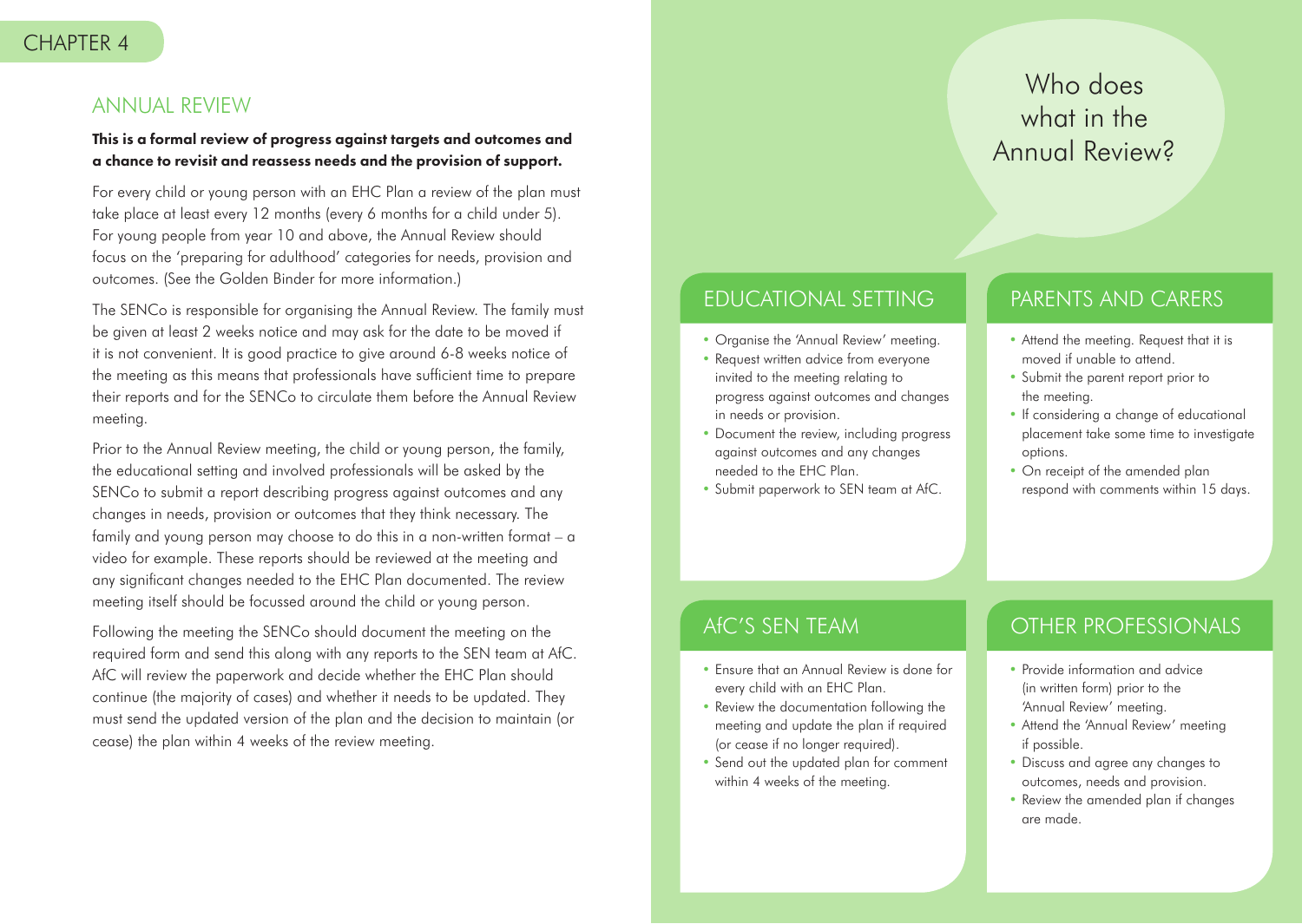#### CHAPTER 5

#### EARLY YEARS

#### Support for children who have special needs identified between birth and when they go to school.

If a parent is concerned about the progress of their pre-school child, they should speak to their GP or health visitor who can then refer them on for assessment and support.

Support is available in the early years from the community health teams, including health visitors, paediatricians, and therapists (physiotherapy, speech & language and occupational therapy). Children with complex needs may also receive early education support from the portage team or support from social care (the disabled children's team).

Once a child has started nursery, the SENCo at the nursery will ensure that the right support is put into place. Early years settings are typically able to meet the needs of most children without additional support, however; if the setting does require support they should access AfC's Early Years Advisory Team. Inclusion funding can be accessed via the Advisory Team in the case of children with complex needs. Most children do not need an EHC Plan for support at nursery as educational need is limited.

However, in exceptional cases, where the child's needs are complex, it is possible to apply for an EHC Plan for a child from the age of 2.



## NURSERY

- Talk to the parents to understand their child's needs.
- Provide appropriate support to the child
- Contact AfC's Early Years team for advice and funding.
- Support the family with preparing an EHC Plan request if needed.

#### PARENTS AND CARERS

Who does

what in

Early Years?

- Speak to your GP, Health Visitor or nursery if you have any concerns about your child
- Ensure your child has had the appropriate referrals to professionals
- Use the Local Offer website to find more information www.afclocaloffer.org.uk

#### AFC'S EARLY YEARS AND SEN TEAM

- Signpost parents whose child will need support on appropriate route to take
- Provide funding and support to Early Years settings for children with SEN

- Assess the child's needs and provide support as required
- Provide advice and guidance to the family and / or nursery
- Provide portage and / or therapy programme through 1 to 1 or group work to support child's development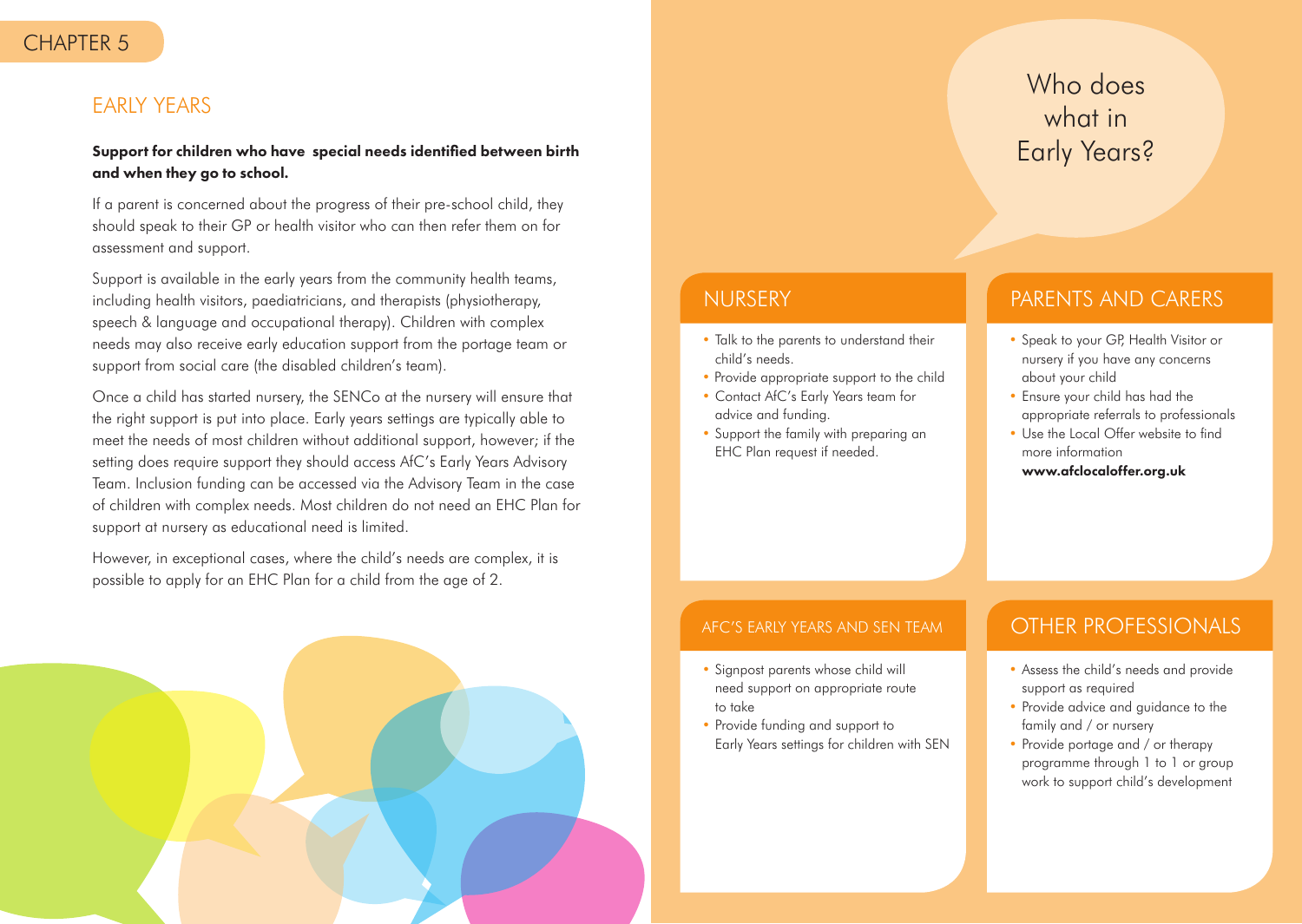#### CHAPTER 6 CHAPTER 7

#### POST 16

#### Further education, apprenticeships and training.

Some children with SEND will continue into the 6th form at their current school setting after Year 11, but many will be looking for an alternative employment based route.

Options post 16 include:

- full time education, such as school or college, with varying degrees of support
- an apprenticeship, supported internship or traineeships
- part-time education or training if you are employed,
- self-employment or volunteering for 20 hours or more a week

Many young people attend mainstream Further Education colleges, with different levels of support. There are also supported learning programmes specifically designed to help young people with SEND progress in education and employment. If their needs cannot be met by mainstream providers there are also independent specialists offering both day and residential provision.

Independent advice and guidance on post 16 options should be provided in schools from year 9, and you can also look to the Local Offer for more information.

The Opportunities Pack on the Post 16 pages of the Local Offer provides a wealth of ideas and contact details.

The AfC Future Hub website provides information on apprenticeships. www.afc-futurehub.org.uk

Higher Education is the term used for university; young people attending university do not qualify for an EHC Plan. Instead, the funding to support young people currently comes from the Disabled Students Grant (DSA).

## WHAT IS THE LOCAL OFFER?

The purpose of the Local Offer is to enable parents, carers, children and young people to see clearly – from a single, up-to-date resource – services available to local families and how to access them. www.afclocaloffer.org.uk

The Local Offer covers services from birth to age 25, across education, health and social care. It describes state-funded, charitable and private services and services outside the area which are used by local families.

## JARGON BUSTER - find more on the Local Offer website

| <b>AfC</b>                                                      | Achieving for Children - is the provider of children's services in Kingston<br>and Richmond - jointly owned and commissioned by both Councils                                                    |
|-----------------------------------------------------------------|--------------------------------------------------------------------------------------------------------------------------------------------------------------------------------------------------|
| <b>Assessment</b><br><b>Summary</b>                             | The working document using the EHC Template. The Assessment<br>Summary will become the EHC Plan if AfC decide to issue, otherwise it<br>will be issued as feedback                               |
| <b>EHCP</b><br>Coordinator                                      | The individual working within the SEN Team at Achieving for Children<br>who coordinates the creation and maintenance of EHC Plans<br>(sometimes called Case Worker)                              |
| <b>EHC Needs</b><br><b>Assessment</b>                           | A statutory process undertaken by the Local Authority (Achieving for<br>Children) to determine what support a child or young person needs,<br>normally resulting in the issue of an EHC Plan     |
| <b>MAM1</b>                                                     | Multi Agency Meeting 1, a name sometimes given to the initial meeting<br>between the educational setting, professionals and the family to discuss<br>whether to request an EHC Needs Assessment  |
| <b>Review</b><br><b>Assessment</b><br>Summary<br><b>Meeting</b> | This meeting is usually held at the educational setting, where the draft<br>document can be reviewed by all involved. It may be referred to as a<br>RAS meeting or MAM2 (Multi-Agency Meeting 2) |
| <b>SENCo</b>                                                    | Special Educational Needs Co-ordinator - a specialist teacher                                                                                                                                    |